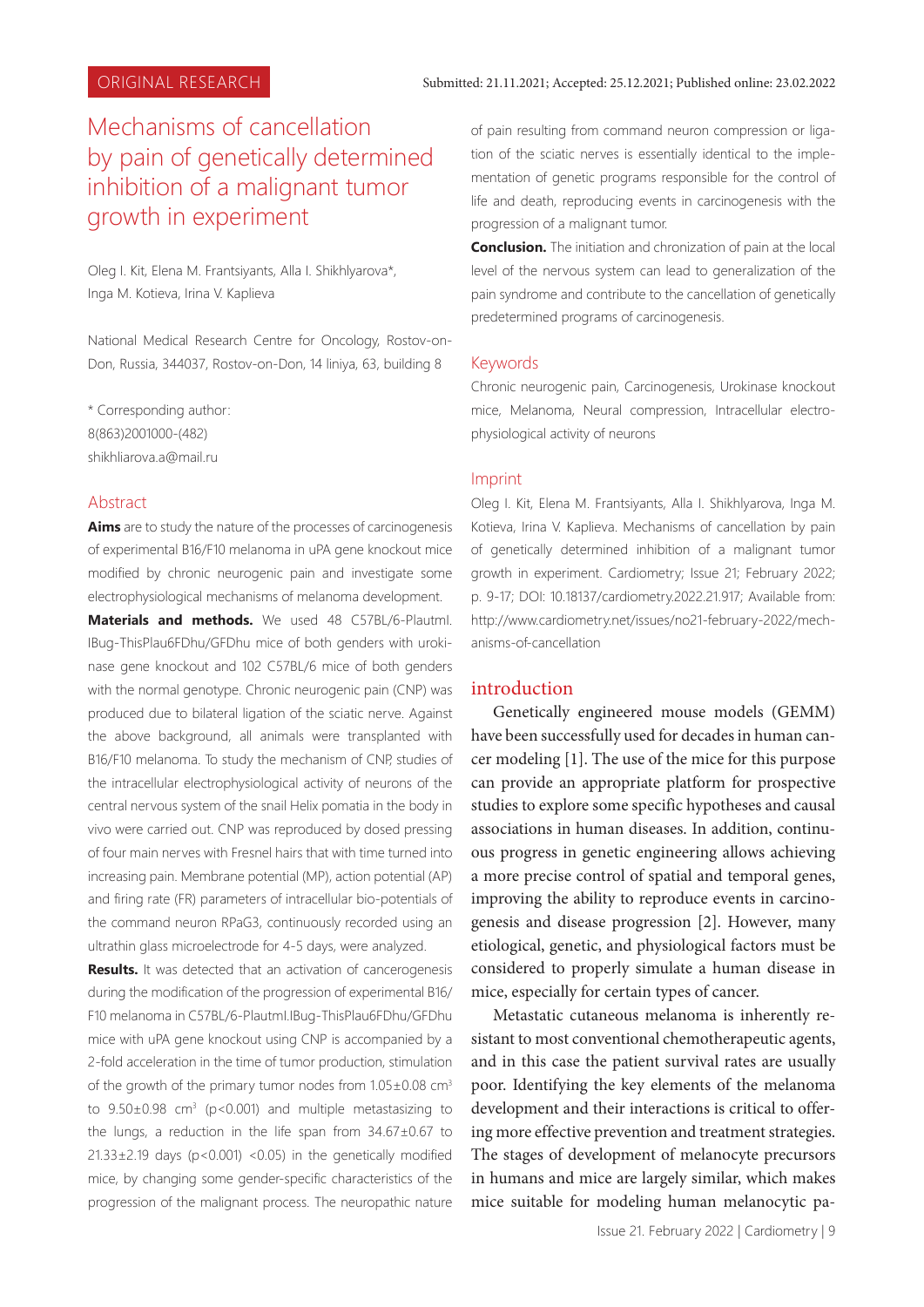thology. Moreover, modern genetic engineering technologies make it possible to flexibly control multiple genetic alleles independently of each other that make it possible to build a model for testing a multi-factor hypothesis [3].

The "urokinase-type plasminogen activator", or simply "urokinase" (uPA), is a key serine protease involved in the conversion of inactive plasminogen to active plasmin, which in its turn is functioning in a number of carcinogenesis events. Several studies have demonstrated the involvement of the uPA–uPAR system at the early stages of tumor formation. For example, melanoma progression has been impaired in uPA-deficient mice [4].

It is considered proven that chronic pain is not a symptom of a disease, but it is an independent pathology requiring its proper study and treatment [5]. This is confirmed by the data of the electrophysiological component of the mechanism of chronic neurogenic pain because of its long-term pathological low-threshold actions and effects [6]. Pain reduces the body's resistance to the development of malignant tumors; it is one of the most constant symptoms found in cancer patients, and with a progressive course of the disease, its occurrence rate increases [7, 8].

In the present research work, we aimed to study the nature of the oncological process during the modification of the carcinogenesis of experimental B16/F10 melanoma in uPA gene knockout mice using chronic neurogenic pain and investigate some of the mechanisms of its development.

# Materials and methods

### Animals

In the experiment, mice of both genders (n=48) of the C57BL/6-PlautmI.IBug-ThisPlau6FDhu/GFDhu line were used with an initial individual weight of females of 24-26 g, males of 31-33 g, having a knockout in the urokinase gene, delivered by the Laboratory Animal Breeding Center "Pushchino", Branch of the Institute of Bio-Organic Chemistry named after Academicians M.M. Shemyakin and Yu.A. Ovchinnikov (Pushchino, Moscow Region). The characteristics of the C57BL/6-Plautm1.1BugThisPlauGFDhu/GFDhu animals were the following: coat color: black, modification method: target mutation (knockout) to produce a protein (uPA) that is incapable to bind to the urokinase-type plasminogen activator receptor. Mutant

animals may be used in studies of chronic tissue inflammation, mechanisms of fibrinolysis, oncogenesis, and vascular growth in tissues.

Also, mice (n=102) of both sexes of the C57BL/6 line (n=168), aged 8 weeks, with an initial individual weight of females of 21-22 g and males of 28-30 g were used, delivered by the Federal State Medical & Biological Institution "Research Center of Biomedical Technologies" (Branch Andreevka, Moscow Region).

Laboratory animals (mice) were kept under natural light conditions with free access to water and food. Work with animals was carried out in accordance with the rules of the Directive 86/609/EEC on the Protection of Animals Used for Experimental and Other Scientific Purpose, as well as in accordance with the International Guiding Principles for Biomedical Research Involving Animals and Order No. 267 "Approval of the Rules of Laboratory Practice" dated June, 19, 2003 issued by the Ministry of Health of the Russian Federation.

### Model of chronic neuropathic pain

The model of chronic neurogenic pain (CNP) was reproduced by applying a ligature to the sciatic nerve from both sides under xylazolethyl anesthesia [9]. Anesthesia: xyl-zoletyl, 10 minutes before the main anesthesia; premedication: xylazine (the Xila preparation) intramuscularly, at a dose of 0.05 ml/kg of body weight (according to the instructions), then 10 minutes later, Zoletil-50 was administered at a dose of 10 mg per 100 g of body weight. In sham-operated animals, the nerve was exposed but not ligated. On post-surgery day 14, mechanical allodynia and hyperalgesia were measured.

To study the mechanism of development of neurogenic pain, we selected functionally active neurons of the central nervous system of the grape snail Helix pomatia as a model of an integral part of the organism in vivo. We used the electrophysiological technique by V.I. Orlov for continuous recording of intracellular bio-potentials of neurons before and after the application of a long-term low-threshold action (LTA) with dosed pressing of the four main nerves, which eventually turned into increasing pain [6,10]. For the purpose, the Fresnel hairs of a selected diameter were utilized, which provided a constant low level of the nerve compression after switching on the LTA mode. In order to minimize the impact on the nervous system, we recorded and analyzed the electrophysiological pa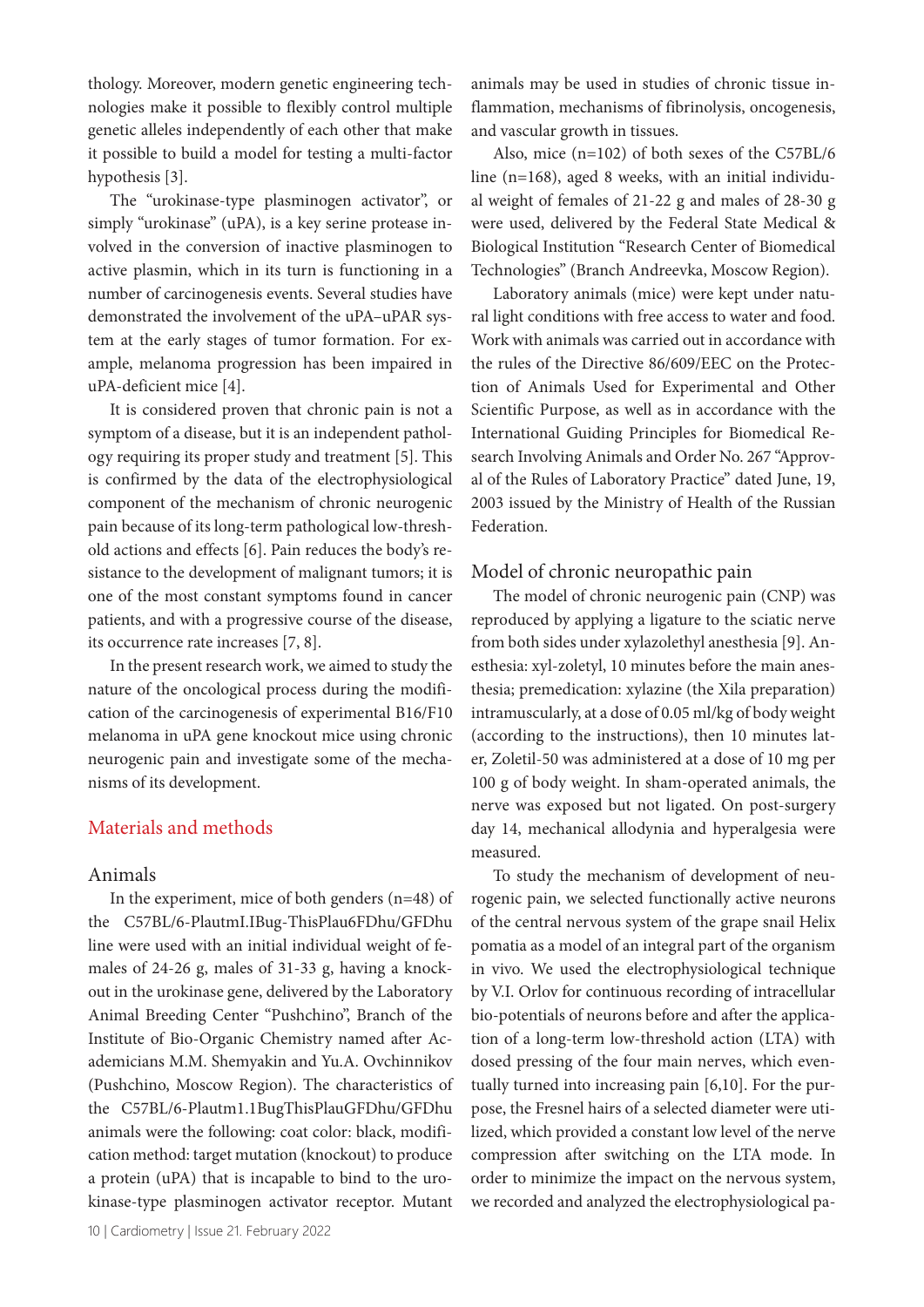rameters of only one identified RPaG3 command neuron: membrane potential (MP), action potential (AP) and firing rates (FR) of intracellular bio-potentials of the neurons, which were supplied using an ultrathin glass microelectrode, filled with electrolyte. Additional devices ensured the viability of the animal, the maintenance of the required comfortable temperature, and the supply of saline with nutritional components at a strictly constant rate.

After the production of chronic neurogenic pain, upon expiration of 2 weeks, the B16/F10 melanoma cells were transplanted into C57BL/6-PlautmI. IBug-ThisPlau6FDhu/GFDhu mice of both genders by a standard subcutaneous injection of the tumor suspension into the right shoulder blade area in a volume of 0.5 ml of cell suspension at a dilution of 1:10 in physiological solution. The tumor strain of mouse melanoma B16/F10 was supplied by the Russian National Medical Research Center of Oncology named after N.N. Blokhin at the Ministry of Health of Russia.

For the purpose of experiment, mice of the C57BL/6-PlautmI.IBug-ThisPlau6FDhu/GFDhu line of the corresponding sex, transplanted with B16/F10 melanoma at the same dose and volume, but without chronic neurogenic pain were used as Reference 1.

The C57BL/6 mice of the corresponding sex with transplanted B16/F10 melanoma at the same dose and volume as it was the case with C57BL/6-PlautmI. IBug-ThisPlau6FDhu/GFDhu mice were involved as Reference 2.

The animals were decapitated 4 weeks after the inoculation.

The required statistical analysis of the results was performed using Statistica 10.0, and the data were presented as mean ± standard error of the mean. Data were analyzed using t-test, one- or two-way analysis of variance ANOVA (depending on the situation).

### Results

The life span of mice of different lines with the growth of B16/F10 melanoma was identical: the average life time in males was recorded to be 1.5 times (p<0.05) less than that in the females. CNP did not affect the life span in the C57BL/6-PlautmI.IBug-This-Plau6FDhu/GFDhu male mice, as compared with the C57BL/6 males (a decrease in the life span), while in all females, regardless of their genome, the life span under the influence of CNP was reported to be shorter (see Table 1 and 2 herein).

**Appearance of primary tumor nodes.** In the reference mice with the modified genome, the primary tumor was palpable from the first week of carcinogenesis, however it was detected as a pea-sized lump, while in the reference mice of the C57BL/6 line, the primary tumor appeared a week later, and its average volume almost immediately reached 1.0 cm<sup>3</sup> (see Table 1 and 2 herein).

Under the influence of CNP, the timing of the appearance of primary tumors in the mice with the normal genome and the mice with the knockout in the uPA gene changed in different directions: in the first

Table 1

Effect made by chronic neurogenic pain on the malignant growth of B16 melanoma in male mice with normal vs. uPA knockout genome

| ď<br>melanoma                                            |        | Mice with a normal genome |                               | uPA knockout mice              |                               |
|----------------------------------------------------------|--------|---------------------------|-------------------------------|--------------------------------|-------------------------------|
|                                                          |        | melanoma + pain           | melanoma                      | melanoma + pain                |                               |
| Mice, n                                                  |        | 22                        | 28                            | 12                             | 12                            |
| Date of appearance of the<br>tumor (day)                 |        | $9.80 \pm 0.82$           | $4.00 \pm 0.00^*$             | $7.67 \pm 2.67$                | $11.57 \pm 0.61$ <sup>+</sup> |
| Average<br>tumor<br>volume<br>$\left(\text{cm}^3\right)$ | Week 1 |                           | $0.06 \pm 0.01$               | $0.017 \pm 0.0008$             |                               |
|                                                          | Week 2 | $1.27 \pm 0.37$           | $1.36 \pm 0.27$ <sup>1</sup>  | $2.72 + 0.78$ <sup>1</sup>     | $1.57 \pm 0.71$               |
|                                                          | Week 3 | $5.91 \pm 1.48^2$         | $3.00 \pm 0.85^{1/2}$         | $2.08 \pm 0.64$ <sup>+,1</sup> | $5.80 \pm 0.81^{\star,+2}$    |
|                                                          | Week 4 | $7.94 \pm 2.10^2$         |                               | $6.52 \pm 0.40^{1,2,3}$        | $8.26 \pm 0.42^{\star,2.3}$   |
| Metastases                                               |        | lungs                     | lungs, spleen                 | no                             | lungs, liver                  |
| Hemorrhages                                              |        |                           |                               | lungs, heart                   | lungs                         |
| Life span (days)                                         |        | $22.15 \pm 1.82$          | $17.24 \pm 0.84$ <sup>*</sup> | $23.33 \pm 3.18$               | $21.33 \pm 2.78$              |

Notes: \*statistically significant difference compared with the growth of melanoma without pain, +statistically significant difference compared with mice with normal genome, <sup>1,2,3</sup>statistically significant difference compared with the growth of melanoma after 1, 2, 3 weeks of carcinogenesis.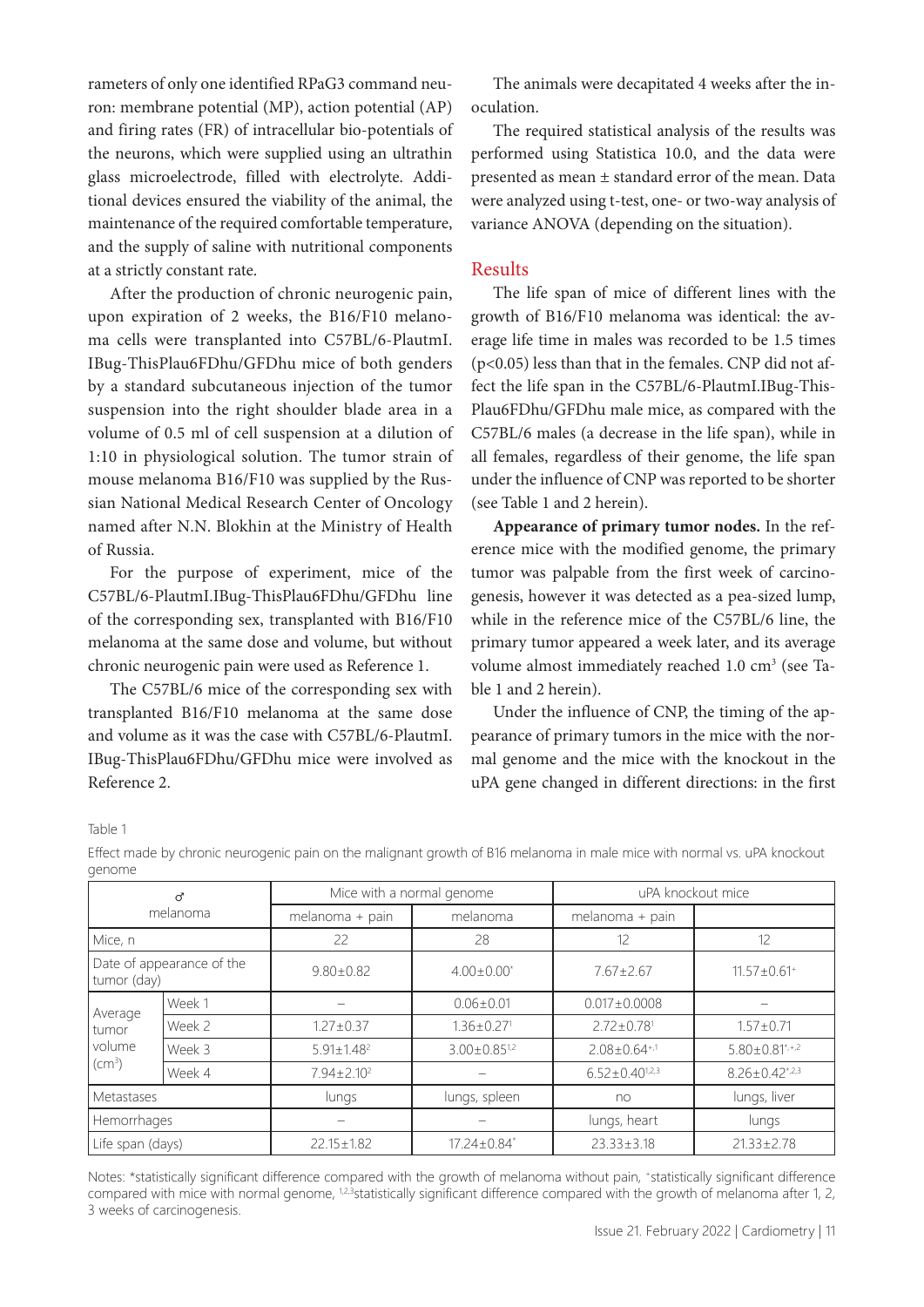#### Table 2

Effect made by chronic neurogenic pain on the malignant growth of B16 melanoma in female mice with normal and uPA knockout genome

| Q<br>melanoma                                        |        | Mice with a normal genome |                                | uPA knockout mice                  |                                              |
|------------------------------------------------------|--------|---------------------------|--------------------------------|------------------------------------|----------------------------------------------|
|                                                      |        | melanoma +pain            | melanoma                       | melanoma +pain                     |                                              |
| Mice, n                                              |        | 22                        | 28                             | 12                                 | 12                                           |
| Date of appearance of the<br>tumor (day)             |        | $10.15 \pm 0.98$          | $5.29 \pm 0.20^*$              | $6.67 \pm 1.67$                    | $11.67 \pm 0.67$ <sup>*</sup> / <sup>*</sup> |
| Average<br>tumor<br>volume<br>$\text{(cm}^3\text{)}$ | Week 1 |                           | $0.70 \pm 0.25$                | $0.008 \pm 0.008$                  |                                              |
|                                                      | Week 2 | $0.85 \pm 0.12$           | $1.65 \pm 0.27$ <sup>*,1</sup> | $0.33 \pm 0.09^{+.1}$              | $2.38 \pm 0.54^*$                            |
|                                                      | Week 3 | $2.75 \pm 0.73^2$         | $2.50 \pm 0.49$ <sup>1</sup>   | $0.04 \pm 0.01^{*,+,2}$            | $5.76 \pm 0.59$ */*                          |
|                                                      | Week 4 | $4.69 \pm 0.86^2$         | ۰                              | $1.05 \pm 0.08$ <sup>+,1,2,3</sup> | $9.50 \pm 0.98$ <sup>*,2,3</sup>             |
| Metastases                                           |        | spleen                    | heart, lungs, liver,<br>uterus | lungs (single)                     | lungs (multiple)                             |
| Hemorrhages                                          |        |                           |                                |                                    | lungs                                        |
| Life span (days)                                     |        | $30.25 \pm 1.67$          | $19.17 \pm 1.35$ <sup>*</sup>  | $34.67 \pm 0.67$                   | $21.33 \pm 2.19$ <sup>*</sup>                |

Notes: \*statistically significant difference compared with the growth of melanoma without pain, +statistically significant difference compared with mice with normal genome, 1,2,3statistically significant difference compared with the growth of melanoma after 1, 2, 3 weeks of carcinogenesis.

case, the tumor appeared a week earlier than that recorded in the reference group; in this case in the males its initial sizes were much (11.7 times ) smaller than those identified in the females, and they did not reach a volume of 1.0 cm<sup>3</sup>; in the second case, melanoma appeared on average 4 days later than in the reference animals, and its sizes were more than  $1.0 \text{ cm}^3$  (see Table 1, and 2 herein).

**Dynamics of primary tumor nodes.** In the uPA gene knockout mice, the melanoma growth dynamics depended on the gender. In the males, the tumors were characterized by a sufficiently active growth, and their sizes at week 4 of carcinogenesis did not differ from the values recorded in the mice with the normal genome: at week 2 of carcinogenesis, the tumor increased sharply (160.0 times) in its volume; at week 3, it did not statistically significantly changed, but at week 4 it gave a second growth spurt, exceeding the previous level by a factor of 3.1 (see Table 1 herein). In the females, tumors practically did not grow, and their sizes were minimal: by week 4 of carcinogenesis, its volume did not exceed  $1.0 \text{ cm}^3$  (see Table 2 herein).

CNP erased the gender differences in the development of melanoma in the C57BL/6-PlautmI. IBug-ThisPlau6FDhu/GFDhu mice, enhancing the growth of the primary tumors from week 2 to week 4 of carcinogenesis in all mice, regardless of their sex. As a result, in the mice of the C57BL/6-PlautmI. IBug-ThisPlau6FDhu/GFDhu line with CNP, the sizes of the primary neoplasms were statistically significantly

larger than those found in the corresponding reference group: in the males at week 3 of carcinogenesis, they were 2.8 times greater and at week 4 of carcinogenesis, they were 1. 3 times larger ( $p<0.05$ ); in the females at week 3 of carcinogenesis they were 144.0 times larger, and at week 4 of carcinogenesis the sizes were 8.8 times greater; at the same time, the volumes of the tumors at week 4 of carcinogenesis were more than 7.5 cm<sup>3</sup> both in the males and the females (see Tables 1, 2 herein).

The growth dynamics of the primary tumor node in the C57BL/6 mice, with the exception of some minor nuances, was almost the same both in the males and females: the tumor increased in its volume until their death: without pain exposure up to 4 weeks of the malignant growth and against the background of CNP up to 3 weeks; the size of tumors at week 3 of carcinogenesis did not depend on the presence or absence of CNP (see Tables 1, 2 herein).

Hemorrhages in the internal organs were typical only for the uPA knockout mice: in the males without pain exposure, they were localized in the lungs and the heart; in all mice with CNP, regardless of the gender, they were found in the lungs, while in the males thymus involution was recorded; the exception was the females without CNP, who had no hemorrhages (see Table 1 and 2 herein).

**Features of metastasizing.** Only in the females with the genetic knockout of uPA, single lung metastases were visualized, while in the males no melanoma metastasizing was found. CNP stimulated metastasiz-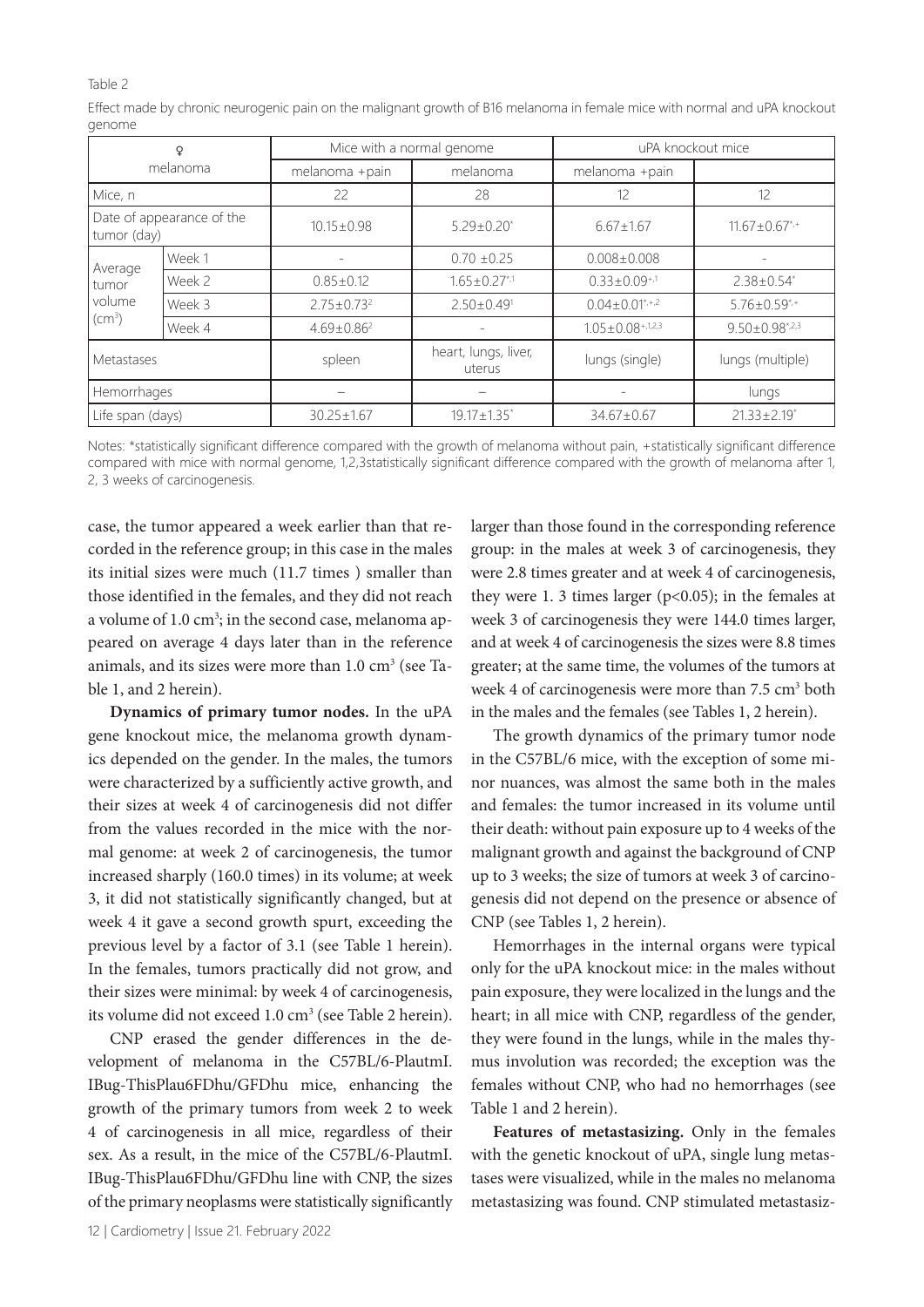ing, and in this case in the males melanoma began its metastatic dissemination to affect the lungs and the liver, while in the females, the number of metastatic spots in the lungs increased (see Table 1 and 2 herein).

In the mice with the normal genome, the metastasis loci depended on their gender: in the males without pain exposure, metastases were detected in the lungs, and in the females without pain, they were revealed in the spleen (see Table 1 and 2 herein). CNP contributed to spreading of metastatic lesions to other organs: in the males the spleen was metastasized, and in the females the heart, the lungs, the liver and the uterus were affected by the tumor cells.

Thus, the pathogenesis of B16/F10 melanoma in the C57BL/6-PlautmI.IBug-ThisPlau6FDhu/GFDhu mice with uPA gene knockout was accompanied by the early appearance of the primary tumor nodes and pronounced gender-specific characteristics: we observed in the males the "jump-like" growth dynamics of the primary tumors with 2 volume increase peaks at week 2 and 4, with hemorrhages in the lungs and the heart, but with no metastasizing; we found in the females no clearly-cut growth dynamics of their primary tumors (with their maximum at week 4, no more than 1.0 cm<sup>3</sup>), with isolated metastases in the lungs, however with no hemorrhages in the internal organs. CNP stimulated the growth of the primary tumor node and metastasizing in the genetically modified mice, increased the period of the appearance of the primary tumors, reduced life spans in the females only, while a greater number of the males, compared with the normal ones, lived longer than 3 weeks.

# **Revisiting the mechanism of CNP influence on B16/F10 melanoma progression**

The experimentally discovered effects of the tumor growth stimulation under CNP left open the question of the primary neurogenic mechanism initiating the pathological dominant as an important condition for weakening the body's resistance and, conversely, for a favorable realization of the pathogenesis of melanoma B16/F10 in the C57BL/6-PlautmI.IBug-ThisPlau6FDhu/GFDhu mice with the uPA gene knockout. It has been precisely chronization of pain generated by the long-term mechanical compression of the neurons that is responsible for the changes which develop in the pathogenesis of the tumors in the animals with the disturbed nervous regulation. We tried to get closer to an understanding of the intimate mechanisms of neuron response patterns using the CNP models.

It is generally accepted that, despite the diversity and different complexity levels of the nervous system, all nervous systems are governed by the same general laws at the level of the morphological, physiological and biochemical activity of a nerve cell, the intra-neuronal organization of the methods and mechanisms of information transmission [11]. After establishing a stable operating mode of the neuron, the LTA mode was switched on. To understand the nature of the phase transitions of the functional state (FS) of the neuron, structuring into stages was undertaken that correlated with the level of pain in accordance with the known laws of electrophysiology.

As a result, it was found that at stage 1, when the LTA mode was turned on, the nature of the electrophysiological parameters of the background state of the neuron did not change immediately and for a long time, and the usual type of communication with other neurons continued (see Figure 1.1 herein). Noticeable changes in the functional state of the neuron began to appear at the 2nd stage, upon exposure approximately for 10–14 hours to the LTA mode. The spontaneous neuron activity with an adequate activation on EPSP and rest intervals turned into a rhythmic pacemaker mode, which gradually became dominant in the neuron activity (see Figure 1.2 herein). At stage 3, this endogenous hyperpolarizing wave (EHP) completely locked the AP generation, and after the action of EHP at that stage, the firing rate of AP generated by the neuron decreased, giving the neuron a break (see Figure 1.3 herein). This should be treated as the most important factor of the neuron survival program.

1–1.5 hours after stage 3, the rhythmic AP generation was interrupted by pulses of small amplitude of EHP of the membrane, creating a pause in the AP generation. EHP at stage 4 kept the membrane potential of the neuron at the upper limit of its functional norm. There were pulsations of the functional state of the neuron (see Figure 1.4 herein). At stage 5, pain could be characterized as an exhausting severe factor with the development of central sensitization. The membrane potential of the neuron was depolarized by a more intense synaptic influx. The high-amplitude Щ-activity (*Editorial note: for more info please visit electrophysiological-evidence.pdf (cardiometry. net) Valery I. Orlov, Alla I. Shikhlyarova. Intracellular electrophysiological evidence: how pain is experienced by neurons. Cardiometry; Issue 17; November 2020; p. 8-21*) appeared. The law of the membrane electro-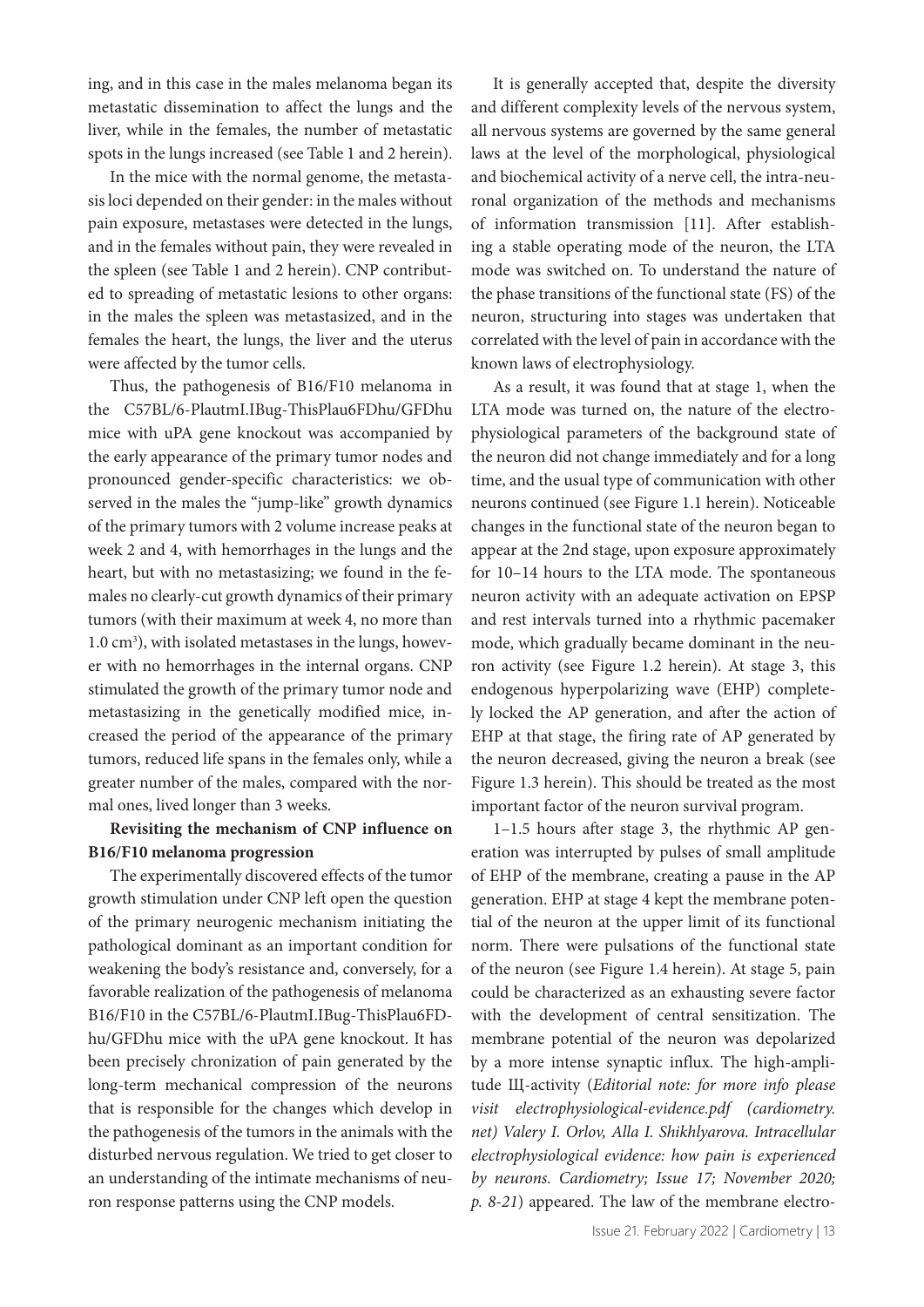

Figures 1.1-8. show stages of neuron response to LTA. General view of the final process (experimental data obtained by Orlov V.I., 2020).

physiology should be applicable, according to which higher-amplitude HP waves caused stronger output effects, an increase in the AP firing rate upon the action of EHP (see Figure 1.5 herein).

At stage 6, recorded for more than 3 hours, depolarization of the neuron membrane occurred, which constantly increased. The high-amplitude EHP waves made attempts to return the MP level to the normal one, but at the same time the growing excitatory exogenous influx caused by the irradiation of sensitization processes methodically increased the MP depolarization (see Figure 1.6 herein).

At stage 7, the depolarization of the neuron membrane increased more and more. The mode of operation of the neuron became extreme, close to its critical condition. Due to a great thunderstorm of incoming excitatory signals, the neuron programs were started, striving to transfer it to its off-state. It is known that a neuron ceases to generate spikes when its membrane

is extremely hyperpolarized or depolarized. At this stage, one of its running programs produces powerful pulses to depolarize the neuron's membrane. Membrane depolarization increases the firing rate of generated APs (see Figure 1.7 herein).

At this time, the critical phase of the execution of two competing programs takes place: one of them is targeted at switching-off, while another is aimed at keeping life. The membrane in the circumstances is extremely depolarized. In other words, the difference in the electrical potential of the membrane between its outer and inner surface is very small. The AP generation stops. High-frequency EHPs of small amplitude gradually fade. There are no pulses available (see Figure 1.8 herein). The program, which runs in synergy with the exogenous excitatory potentials, is the winner. The membrane generator mechanisms are switched off. Intracellular electrical potentials from the neuron are not recorded. Signs of the absence of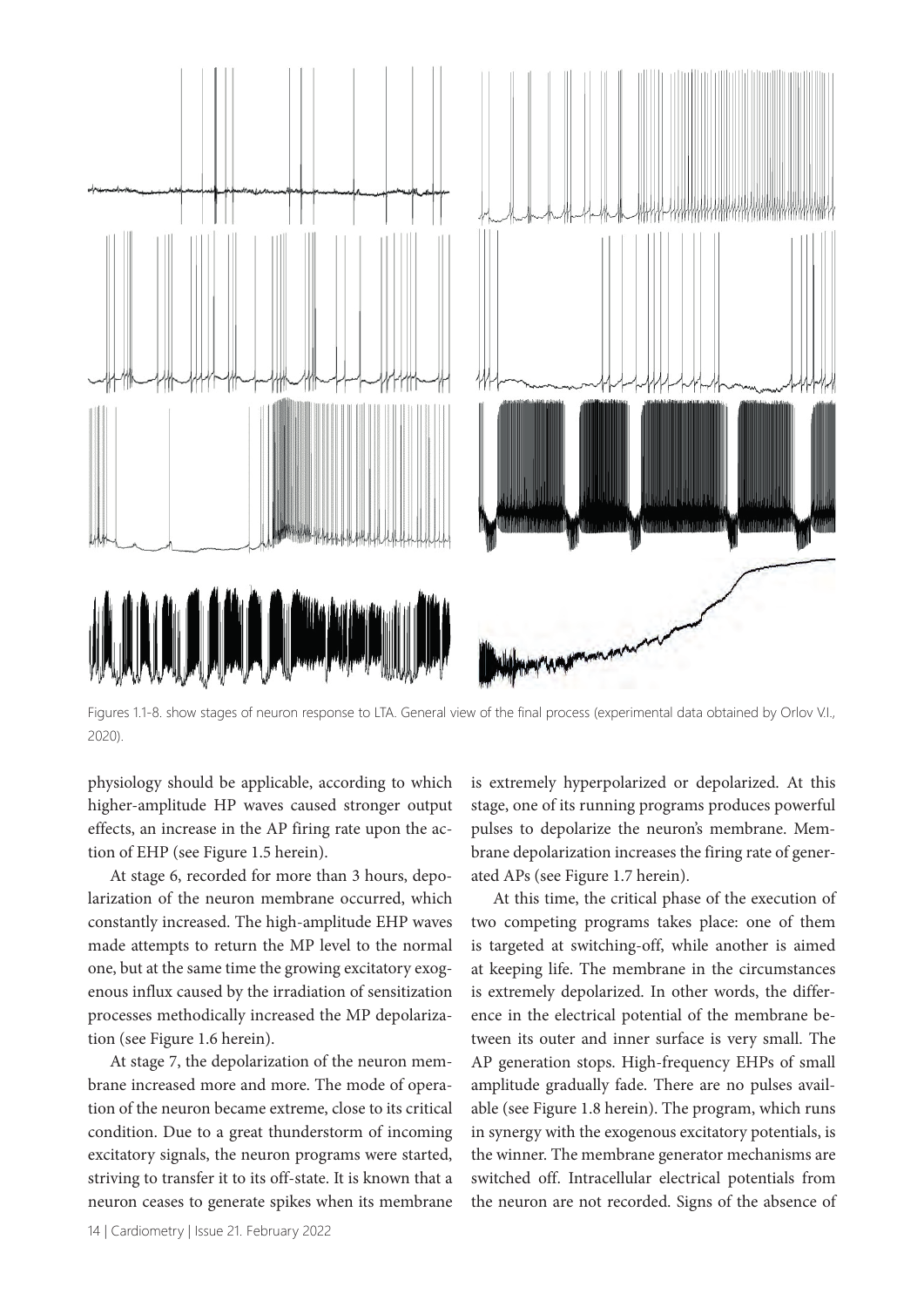vital activity of the neuron are evident. The recording line coincides with the isoelectric line.

According to an illustrative definition proposed by V.I. Orlov, the life of the neuron is ended with "a guitar string breaking sound", i.e. high-frequency decaying oscillations similar to that when a guitar string breaks, and the typical sound can be heard, but no further music is possible [6].

So, a gradual change in the functional state of the CNS command neuron was traced during long-term action produced by a low-threshold pain factor, and a complex oscillatory dynamics of key electrophysiological parameters of MP, AP, IAF was revealed, starting from the initial time without LTA until the time of loss of response by the neuron and, in fact, turning off the neuron to leave its active state under the continuing LTA (see Figure 2 herein).



SL program Point of no return Switch-off program

Figure 2. Dynamics of passing the point of no return by the command neuron in the central nervous system (according to V.I. Orlov).

### Discussion

There is only one answer to the question of how the modes of hyper- and hypopolarization of the neuron membrane are switched over from one to another under chronic pain: the regulator of the life program is the internal structures of the cell, and the main regulator is DNA operating via the RNA messengers. DNA continuously receives information about the functional state of the membrane and about the incoming signals, which change its potential, and issues commands to turn on or off certain ion channels in the membrane, changing the mode of its operation, executing the life program. DNA of each neuron has its own specialization, somewhat different from the others. A

highly rich branching of the dendritic tree provides communication between the neurons with the use of APs, performing coordination between the elements in an organism [12]. In addition, there are some other channels of energy-informational communication between the DNA in the cells and the external environment of the organism [13,14]. Due to the interconnection and exchange of information, the cells of the neural network having a high level of their self-organization act not as chaotically operating units, but as an integrated, well-coordinated, mechanism, providing the proper formation of integral adaptation reactions by the organism, within the framework of which the actions and effects made by factors of low intensity are realized [15-18].

Despite the difference in the space-time framework of the course of CNP at the cellular levels of the neuron and the organism as a whole, we have noted some common key points and connecting threads in synergy of both processes. Firstly, this was indicated by the similarity in the phenomenon of the unchanged neuron parameters at the first stage of the study and the absence of any signs of an accelerated tumor growth at week 1. Secondly, the dynamics of the subsequent processes showed a sharp increase in the volume of melanoma at week 2, which was reinforced by a burst of the high neuron activity at stages 2–3 in the form of the dominance of the pacemaker regime and the development of an endogenous hyperpolarization wave locking the AP generation. But it has been precisely this important event of reducing the AP firing rate that has given the neuron an opportunity to rest in order to survive. This fact was reflected in the discontinued tumor growth at week 3, when the volume of the tumor remained almost unchanged. This sort of synchronism was noted at further stages, when a high-amplitude firing began at the level of the neuron at stage 4–5 due to the ongoing synaptic inflow, which depolarized the neuron membrane, canceling the effect of hyperpolarization. At the same time, we observed the stimulated tumor growth again, to the extent that the gender-specific differences in the mice with the genetic knockout for urokinase disappeared. In parallel, at the final stages of the chronic pain stimulation of the neuron, the program of switching off the genetically determined generator mechanisms of pulse activity won, and the death of the command neuron was recorded under the continuously applied LTA involving the neural network for spreading of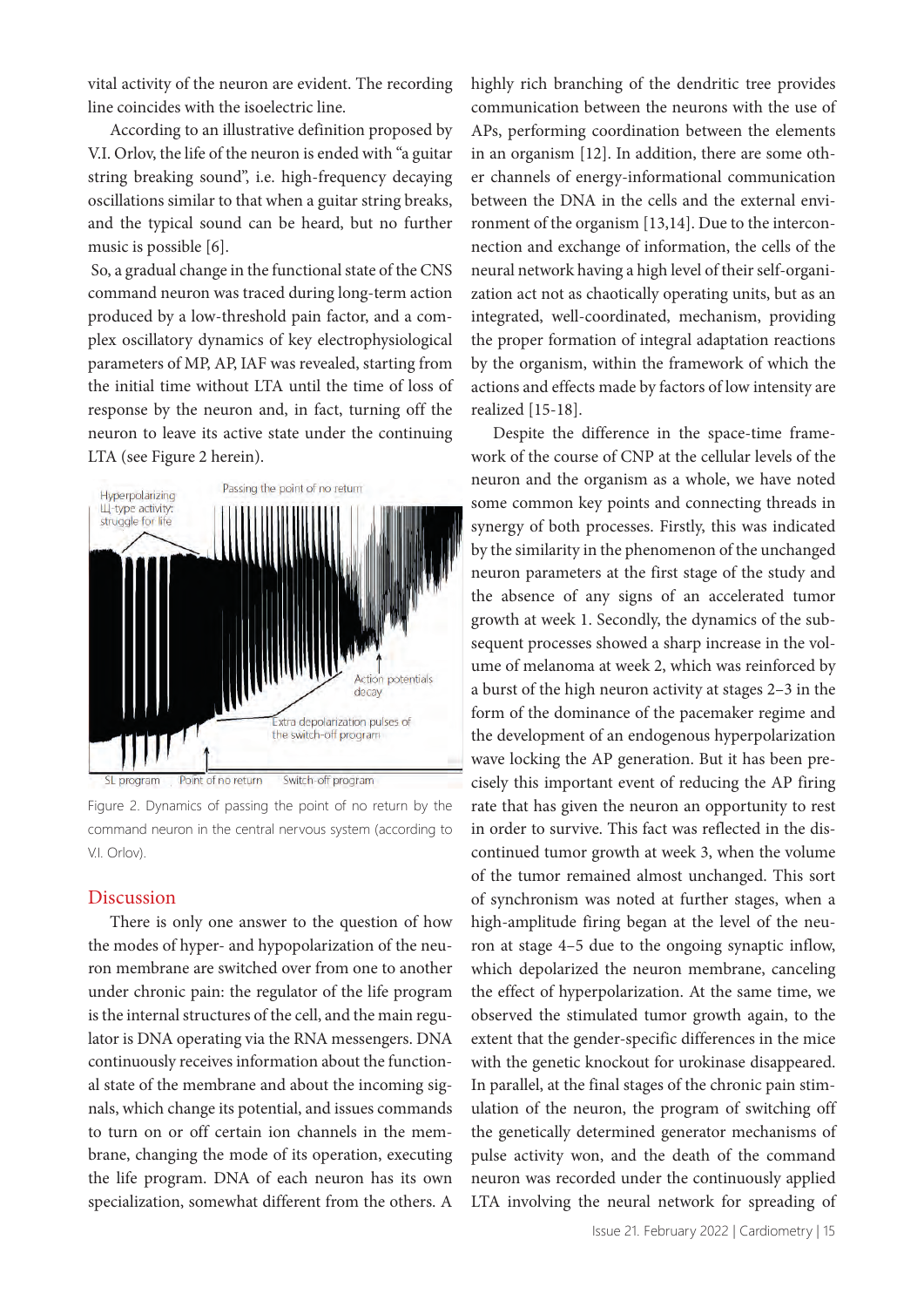the latter. It becomes obvious that at the final stage of melanoma development, the genetically determined inhibition of the progression of the malignant tumor, which forms multiple metastases in the lungs, accompanied by hemorrhages, involution of organs, is also canceled, resulting in accelerated death of the animals. It is accompanied by changes in different indicators and parameters at different hierarchical levels in an organism [19].

# Conclusion

Thus, the revealed experimental parallel lines are very useful to properly understand that the activation of the oncological process under the modification of the carcinogenesis of experimental B16/F10 melanoma in the C57BL/6-PlautmI.IBug-ThisPlau6FDhu/ GFDhu mice with uPA gene knockout under CNP has the centralized neurogenic nature and covers different hierarchical levels, from the genomic level to the level of the organism. The neuropathic nature of pain, produced by the command neuron compression or ligation of the sciatic nerves, is essentially identical to the realization of the life control and death programs, because of reproducing the essential key events in carcinogenesis and progression of a malignant growth.

In other words, the initiation and chronization of pain at the local level of the nervous system is capable of generalizing the pain syndrome, on one hand, and, on the other hand, it can contribute to the inversion of genetically predetermined programs of carcinogenesis. That has been confirmed by the acceleration in the production and stimulation of the growth of the primary tumor nodes and metastasizing, the decrease in life spans in the genetically modified mice, and the change in the gender characteristics of the malignant process progression.

# Statement on ethical issues

Research involving people and/or animals is in full compliance with current national and international ethical standards.

# Conflict of interest

None declared.

# Author contributions

The authors read the ICMJE criteria for authorship and approved the final manuscript.

## References

1. Frese KK, Tuveson DA. Maximizing mouse cancer models. Nat Rev Cancer. 2007;7(9):645–58. DOI: 10.1038/nrc2192.

2. Lewandoski M. Conditional control of gene expression in the mouse. Nat Rev Genet. 2001; 2(10):743–55. DOI:10.1038/35093537.

3. Pérez-Guijarro E, Day CP, Merlino G, Zaidi MR. Genetically engineered mouse models of melanoma. Cancer. 2017;123(S11):2089-103. DOI: 10.1002/ cncr.30684.

4. Shapiro RL, et al. Induction of primary cutaneous melanocytic neoplasms in urokinase-type plasminogen activator (uPA)-deficient and wild-type mice: cellular blue nevi invade but do not progress to malignant melanoma in uPA-deficient animals. Cancer Res. 1996; 56(15): 3597–604.

5. Yakhno NN, Kukushkin ML. Chronic pain: biomedical and socioeconomic aspects. Bulletin of the Russian Academy of Medical Sciences / Russian Academy of Medical Sciences. 2012; 67(9):54. DOI: 10.15690/vramn.v67i9.407. [in Russian]

6. Orlov VI, Shikhlyarova AI. Intracellular electrophysiological evidence: how pain is experienced by neurons. Cardiometry. 2020; 17:8-21. DOI: 10.12710/ cardiometry.2020.17.821.

7. Kit OI, et al. Some mechanisms of increasing malignancy of melanoma against the background of chronic pain in female mice. Russian Journal of Pain. 2017; 2(53): 14-20.

8. Leppert W, et al. Pathophysiology and clinical characteristics of pain in most common locations in cancer patients. J. Physiology and Pharmacology. 2016; 67(6): 787-799.

9. Russo R, et al. Sodium butyrate and its synthetic amide derivative modulate nociceptive behaviors in mice. Pharmacol. Res. 2016; 103: 279–291. 10.1016/j. phrs.2015.11.026.

10. Orlov VI, et al. Mechanisms of electromagnetic influences and effects on membrane systems in neurons and cardiomyocytes. Cardiometry. 2017;11:17–27. DOI: 10.12710/cardiometry.2017.11.1727.

11. Sukhov AG, et al. Cholinergic and voltage-dependent mechanisms of local rhythmogenesis in the neuronal columns of the somatic cortex of the rat. Rostov n/D.: SFedU Publishing House, 2011. 346 p. [in Russian]

12. Shvyrkov VB Neurophysiological study of systemic mechanisms of behavior. Moscow: Nauka, 1978. 240 p. [in Russian]